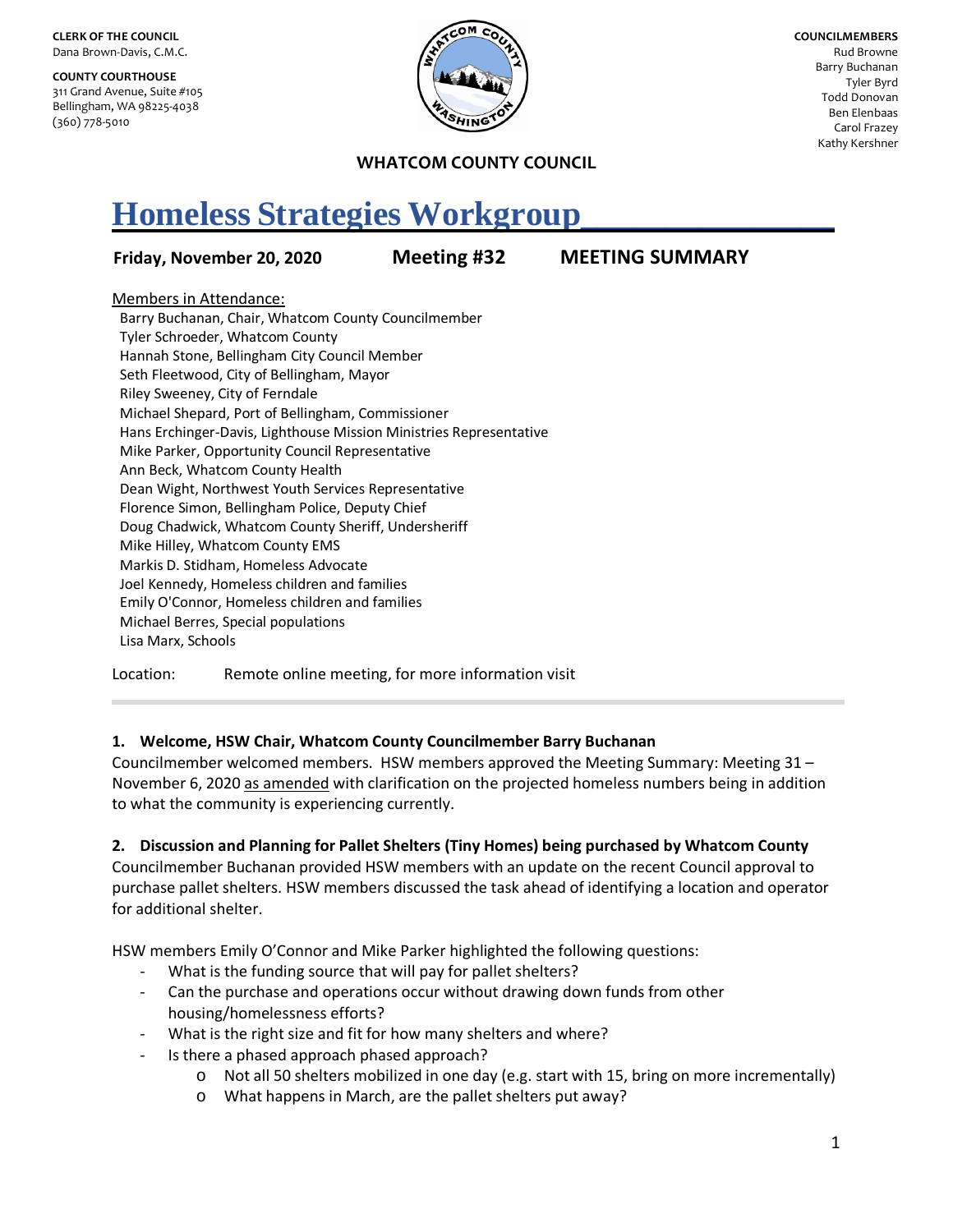- o Reserve some shelters for severe weather shelter, set up others for more long-term use
- o Not all 50 deployed under the same criteria
- What is the timeline for purchase, delivery, set up, and operations?
- What is the target end user, who is most effectively served? Is this effort a winter shelter during COVID or more long-term villages?
- What is the level of staffing support required?
- What is the ongoing operational cost?

Tyler Schroeder discussed that about 50 pallet shelters can be purchased for \$370,000 including tax. The shelter breaks down and set up quickly and has electrical service (i.e. can be plugged in). There are no bathroom, shower, or cooking facilities so that would need to be arranged for a site. The pallet shelters include a bed and mattress inside. Delivery date is a moving target because companies take orders and deliver on a rolling basis. Pallet Shelter delivery at this time would be a 4- to 6-week timeframe. Modular 360 (Ferndale) provides a modular set up, at a similar price. It is more of a modular steel with more typical residential construction elements, and it doesn't break down as easy as the pallet structure. The assumption is it could last longer or be more durable than a pallet shelter. The Executive recognizes the unanimous support for purchasing pallet shelters and is interested in hearing discussions at the meeting today and continuing coordination with the City of Bellingham. Once we identify a location and operator the Executive can move forward with a purchase.

Joel Kennedy discussed his research on Pallet Shelters regarding delivery date for pallet shelters being a moving target. Purchases are scheduled and delivered in the order they are received.

Mayor Fleetwood discussed the growing encampment outside City Hall, and for health and safety reasons there is a need to find a better option. The City is exploring options for a new managed site, which would bridge the gap between now and next spring to bridge capacity issues existing facilities. The most obvious site being considered is the Winter Haven site behind City Hall. Planning and Legal staff have been identifying basic conditions required for that site. There is a group looking to form an organization to operate and supervise the site. The City is partnering with the County to locate the pallet shelters, and they anticipate finalizing a plan in the coming days and making it operational as quickly as they can. This is not a permanent solution, but it increases capacity and addresses the challenges of winter.

HSW Members discussed an emergent need to roll out shelters as fast as possible and provided feedback on following elements:

- Size
	- o Support for shelter areas of 20-25 residents at most.
- **Operations** 
	- o City of Bellingham is working on getting an operator and then can move forward to buy shelters.
- Uses
	- o Year-round shelter, permanent
		- The community is running into capacity issues.
		- There is a need and space in the community for another tiny home village
		- A long-term site requires more thoughtful planning, rather than rapid response
	- o Temporary/Severe Weather
		- **There is an emergent need**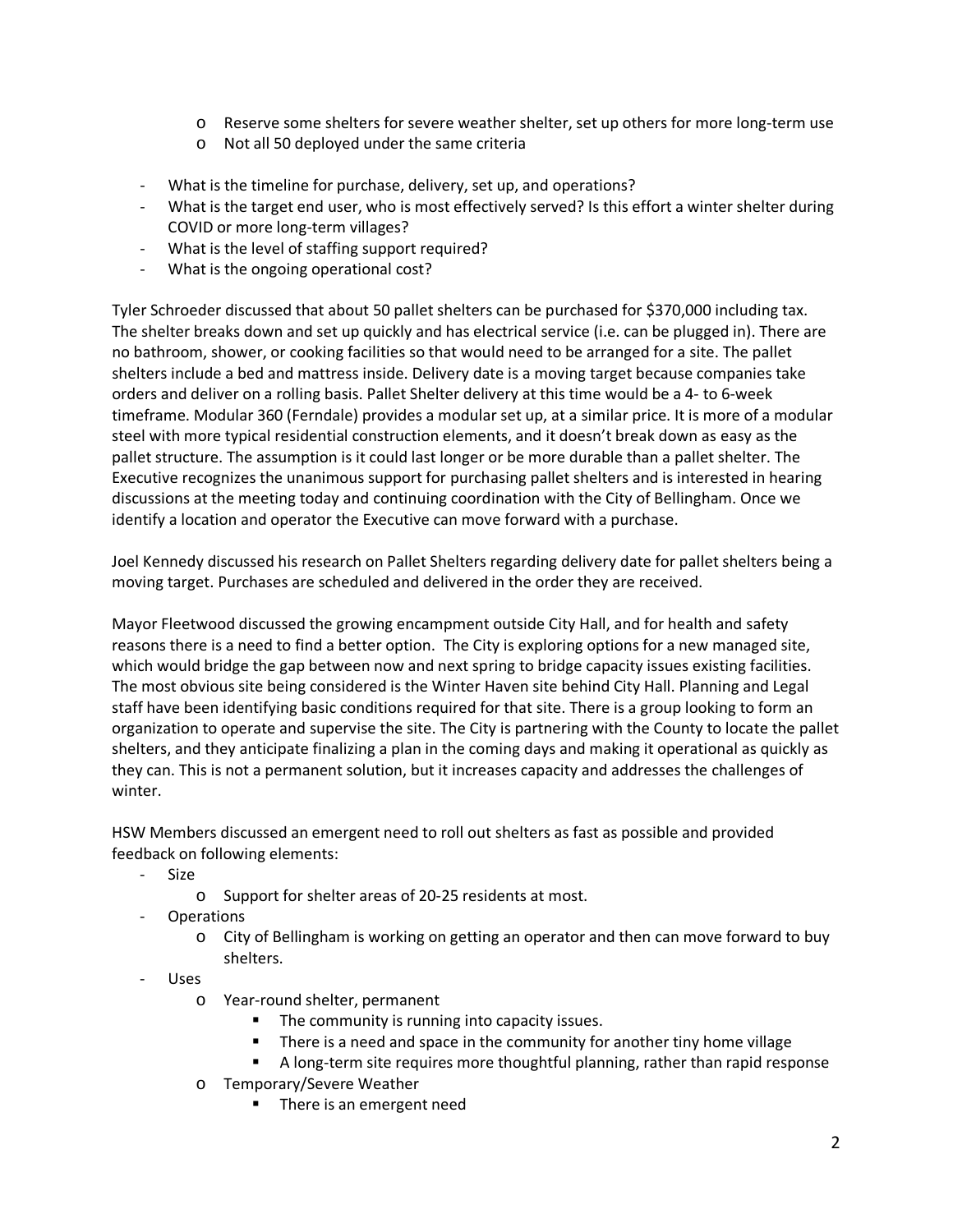- More rapid mobilization and set up
- Population served
	- o Very diverse community in need
	- o Preference to not serve those higher barrier populations, which the Lighthouse Mission already handles very well.
	- o Some people are not a good fit for a low barrier shelter
	- o Concern to serve those populations camping in the woods
- Locations
	- o Winter Haven location behind City Hall
	- o Sunnyland site (temporary shelter)
	- o County property by the soccer fields
	- o Kendall East Whatcom County
	- o Focus on Bellingham, but value to services in the County as well
- **Funding** 
	- o County purchase using capital funds (not CARES)
	- o Capital purchase does not draw down funds from other services
	- o Operations funding is trickier

Anne Deacon provided information about the Byron Isolation and Quarantine (I&Q) facility including:

- There is not an operator for shelter functions of the Byron Street facility
- They cannot use the I&Q operators for the rooms used for sheltering
- Current contract goes through February with an option to extend through May

HSW members discussed the following:

- Health Department is doing good work with contact tracing COVID through the homeless community.
- It's important to be transparent with the resources we are expending and where the operational dollars are coming from.
- Health department has used every dollar available in the housing pool, and it is spent along the continuum to have a balanced approach. Sheltering as an emergent response is very important but the solution is permanent housing.
- Desire for shelter structures to be used now for a rapid response and again later as a more longterm solution.
- There is a point at which emergency shelters will close (e.g. in March) and there should be a plan for where people go next.
- There are efficiencies for an operator to have multiple camps on one site.

Seth Fleetwood discussed an RFQ that is out now looking for a longer-term temporary facility (could be 2 years). That could be operational in the spring. For an operator to deal with the present situation, they are working with a group and meeting with them today to understand how it could work. They will report when they have more information.

## **3. New Strategies Matrix**

Emily O'Connor discussed the proposed subcommittee groups and leaders, as shown in the chart distributed. Clarification was provided that subcommittees can invite other community partners (i.e. non-HSW members) to be part of the subcommittee conversations. She asked HSW members to consider participating on a subcommittee and to look to sign up as a subcommittee chair.